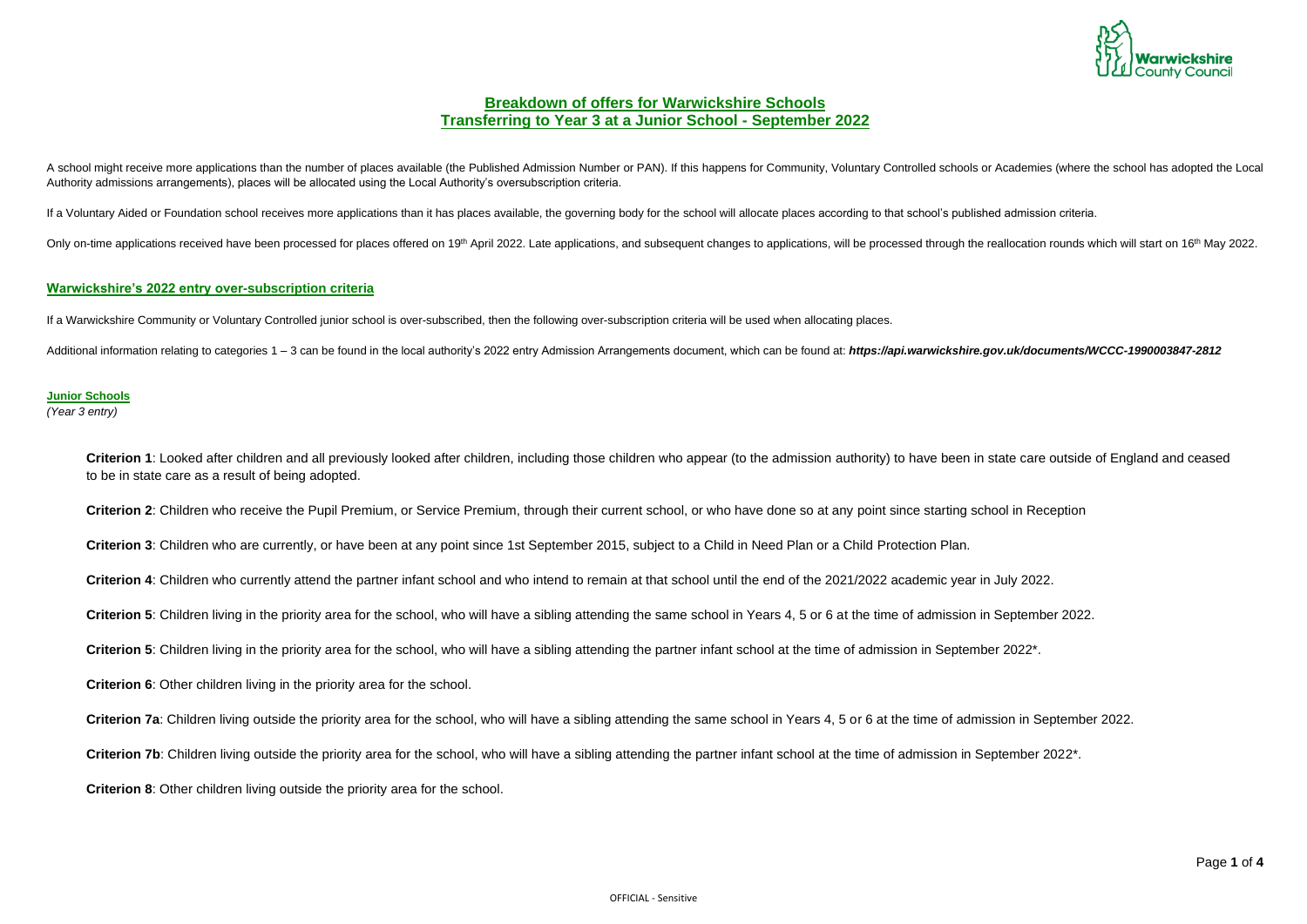

### **Notes**

- a) Children with a Statement of Special Educational Needs or an Education, Health and Care (EHC) Plan that names a school will be admitted first. In this event the number of places that remain for allocation will be reduced.
- b) Children attending, or with a place at, a nursery class do not have a higher priority for and are not guaranteed a place at the attached infant school.
- c) **\*** Time of admission relates to the time the applicant would start at the school not the time of application or offer.

Within each of the criteria, priority is given in order of straight line distance between the home address and school. The shortest distance has the highest priority. Distance will be calculated by the straight line measur the applicant's home address to the centre point ("centroid") of the preferred school (all measurements are subject changes that may occur as a result of updated mapping data). This applies equally to those living inside and outside the County's boundary. A school's priority area is as defined on the Warwickshire Admissions website.

The following data shows all junior schools in Warwickshire and the number of offers made for each for the 2022 entry year. Also provided is the number of places available at each school, for this year of entry, and confir of the criterion of the last offer made. Please note: this information is subject to change.

Also shown is data relating to the number of offers available, and made, in relation to Warwickshire maintained schools that have utilised the specific over-subscription criteria relating to applicants in receipt of – or u the following: Pupil Premium (PP) or Service Pupil Premium (SPP), a Child in Need Plan (CIN) and a Child Protection Plan (CP).

\**If you are also applying for a Reception place at the partner infant school for another child, for entry in September 2022, please be aware that they will not be considered as a sibling link for the junior school applicant until after that child has been offered a place at the infant school and you have confirmed your acceptance of the Reception place.*

*Note*: Rows that are white signify Warwickshire maintained schools, meaning that the local authority is the admission authority for the school. Rows in blue signify a school that is its own admission authority, for example, an academy or a voluntary aided school.

## **Breakdown of 2022 entry Junior school offers**

If you have named a school outside of Warwickshire on your application, you will need to contact the relevant Local Authority of that school to discuss the outcome of your application for that school further.

If you live within Warwickshire Local Authority and we are unable to meet any of your preferences, we will allocate a place at the next nearest school with vacancies available, after all on time applicants have been consid

*Data correct as at 14/04/2022 but subject to change*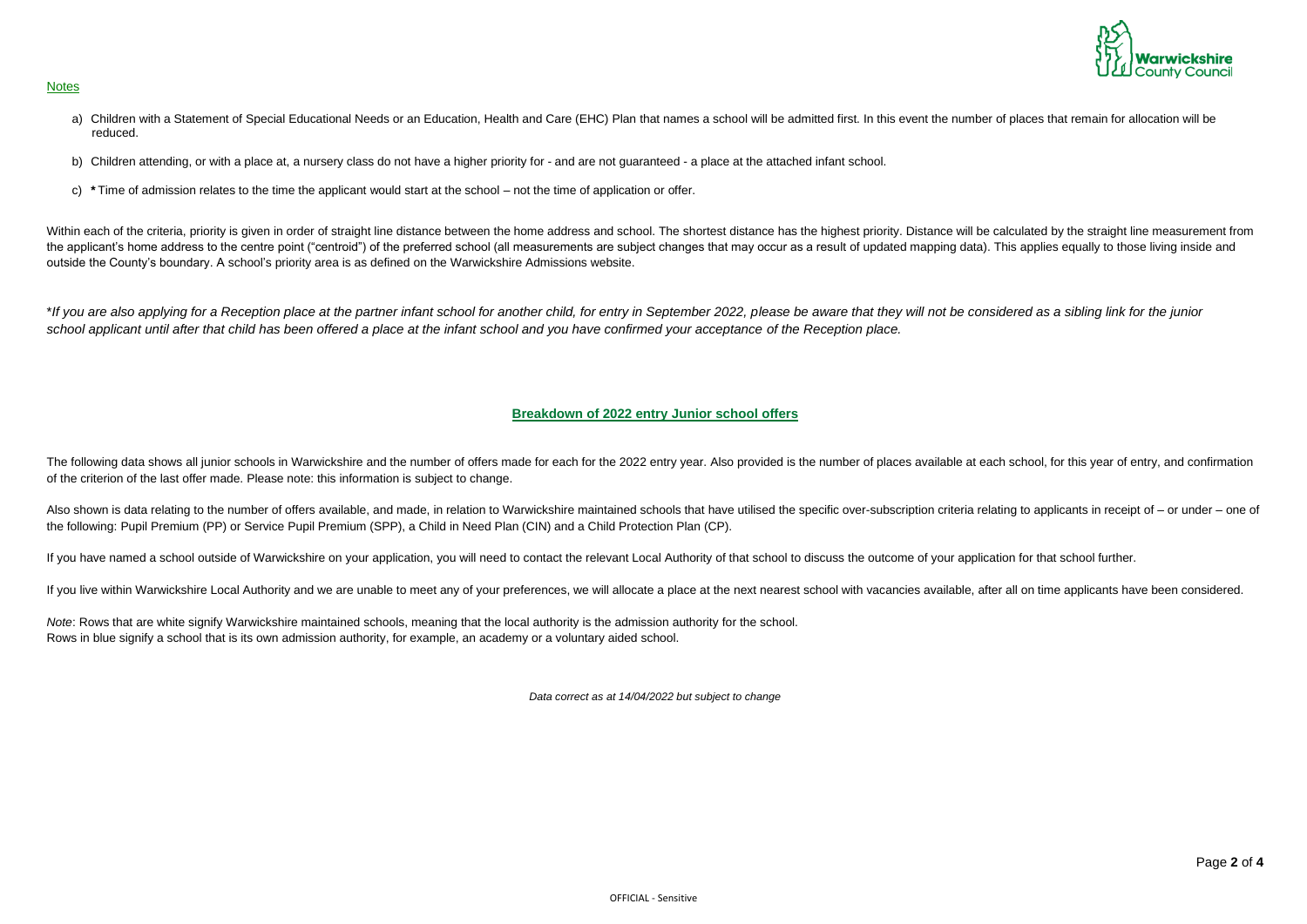

| <b>School Name</b>                                                                 | <b>Number of</b><br>places<br>available | <b>Establishment</b><br><b>Type</b>              | <b>Admission</b><br><b>Authority /</b><br><b>Arrangements</b> | PP/SPP<br><b>Allowed</b><br>(14%) | PP/SPP<br><b>Allocated</b> | <b>CIN and CP</b><br><b>Allowed</b><br>(9%) | <b>CIN and</b><br><b>CP</b><br><b>Allocated</b> | Last offer made on 19/04/2022<br>- category and distance        | <b>Applicants</b><br>on waiting<br>list as at<br>19/04/2022 | <b>Successful</b><br>appeals<br>heard for<br>Junior 2021<br>entry |
|------------------------------------------------------------------------------------|-----------------------------------------|--------------------------------------------------|---------------------------------------------------------------|-----------------------------------|----------------------------|---------------------------------------------|-------------------------------------------------|-----------------------------------------------------------------|-------------------------------------------------------------|-------------------------------------------------------------------|
| <b>Abbots Farm Junior</b><br><b>School</b>                                         | $66*$                                   | Community                                        | <b>WCC</b>                                                    | $9\,$                             | 9                          | 6                                           |                                                 | Jun - Cat 8: Other Children - to<br>0.887 miles                 | 11                                                          | $\overline{0}$                                                    |
| <b>All Saints' CofE Junior</b><br><b>School</b>                                    | 60                                      | Voluntary<br>Controlled                          | <b>WCC</b>                                                    |                                   |                            |                                             |                                                 | All on time applicants offered                                  | $\overline{0}$                                              | $\mathbf 0$                                                       |
| <b>Bilton CofE Junior</b><br><b>School</b>                                         | 105                                     | Voluntary<br>Controlled                          | <b>WCC</b>                                                    | 15                                | 15                         | 10                                          | -1                                              | Jun - Cat 8: Other Children - to<br>1.156 miles                 | $\overline{2}$                                              | $\mathbf 0$                                                       |
| <b>Boughton Leigh Junior</b><br><b>School</b>                                      | 120                                     | Community                                        | <b>WCC</b>                                                    |                                   |                            |                                             |                                                 | All on time applicants offered                                  | $\overline{0}$                                              | $\overline{0}$                                                    |
| <b>Chetwynd Junior</b><br><b>School</b>                                            | 90                                      | Community                                        | <b>WCC</b>                                                    |                                   |                            |                                             |                                                 | All on time applicants offered                                  | $\mathbf 0$                                                 | $\overline{0}$                                                    |
| <b>Croft Junior School</b>                                                         | 90                                      | Community                                        | <b>WCC</b>                                                    |                                   |                            |                                             |                                                 | All on time applicants offered                                  | $\mathbf 0$                                                 | $\overline{0}$                                                    |
| <b>Dunchurch Boughton</b><br><b>CofE (Voluntary Aided)</b><br><b>Junior School</b> | 66                                      | <b>Voluntary Aided</b>                           | School's Own                                                  |                                   |                            |                                             |                                                 | Cat 3d: Out Of Area - Attend<br>Partner Infant - to 1.791 miles | 14                                                          | Data held<br>by school                                            |
| <b>Exhall Junior School</b>                                                        | 60                                      | Community                                        | <b>WCC</b>                                                    |                                   |                            |                                             |                                                 | All on time applicants offered                                  | $\overline{0}$                                              | $\mathbf 0$                                                       |
| <b>Henry Hinde Junior</b><br><b>School</b>                                         | 70                                      | <b>Academy Trust</b><br>(NET Academies<br>Trust) | School's Own                                                  |                                   |                            |                                             |                                                 | All on time applicants offered                                  | $\overline{0}$                                              | $\overline{0}$                                                    |
| <b>Michael Drayton Junior</b><br><b>School</b>                                     | 150                                     | Community                                        | <b>WCC</b>                                                    |                                   |                            |                                             |                                                 | All on time applicants offered                                  | $\overline{0}$                                              | $\overline{0}$                                                    |
| <b>Middlemarch School</b>                                                          | 60                                      | Foundation                                       | <b>School's Own</b>                                           |                                   |                            |                                             |                                                 | All on time applicants offered                                  | $\overline{0}$                                              | $\overline{0}$                                                    |